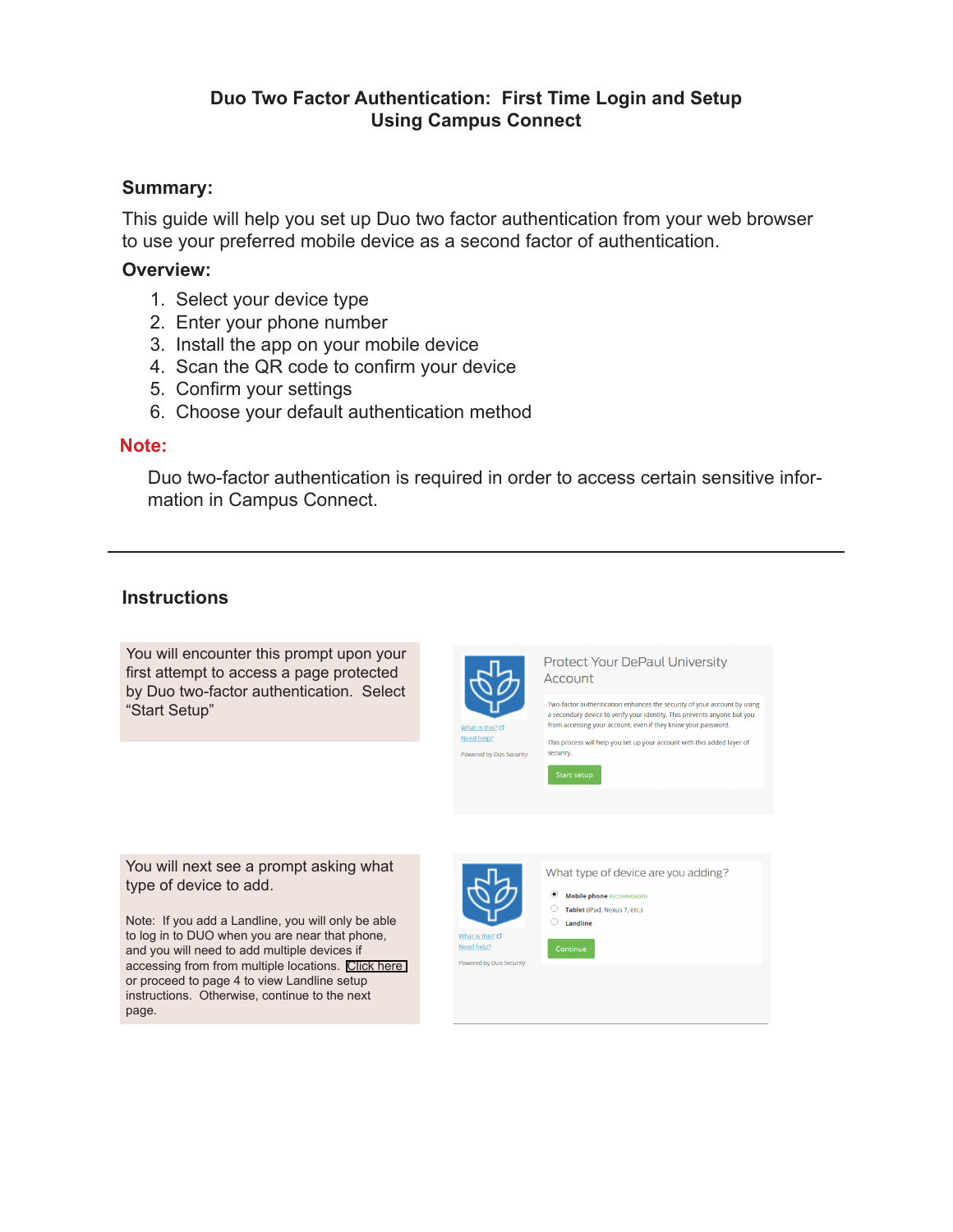## **Duo Two Factor Authentication: Setting up with Mobile Device**

Enter you the phone number for your preferred mobile phone. Confirm this is the correct number, and then click continue.

|                                | Enter your phone number        |
|--------------------------------|--------------------------------|
|                                | <b>United States</b><br>$\vee$ |
| What is this? L'<br>Need help? | $+1$<br>ex: (201) 234-5678     |
| Powered by Duo Security        | <b>Back</b><br>Continue        |
|                                |                                |

Select the operating system of the device you are using, and click continue.

|                                                           | What type of phone is 555-555-5555?<br>۰<br>iPhone<br><b>Android</b><br><b>BlackBerry</b> |  |
|-----------------------------------------------------------|-------------------------------------------------------------------------------------------|--|
| What is this? L'<br>Need help?<br>Powered by Duo Security | <b>Windows Phone</b><br>Other (and cell phones)<br><b>Back</b><br>Continue                |  |

Follow the on screen instructions that show how to install the Duo Mobile app for your phone's operating system. When you have done that, click "I have Duo Mobile Installed"

Open the Duo app and press the + button, and then scan the QR code that is displayed on your browser. Alternatively, you can have a link emailed to you. Click continue when you have finished.





Activate Duo Mobile for iOS

1. Open Duo Mobile. П 2. Tap the "+" button. 3. Scan this barcode.

> Or, have an activation link emailed to you instead.

п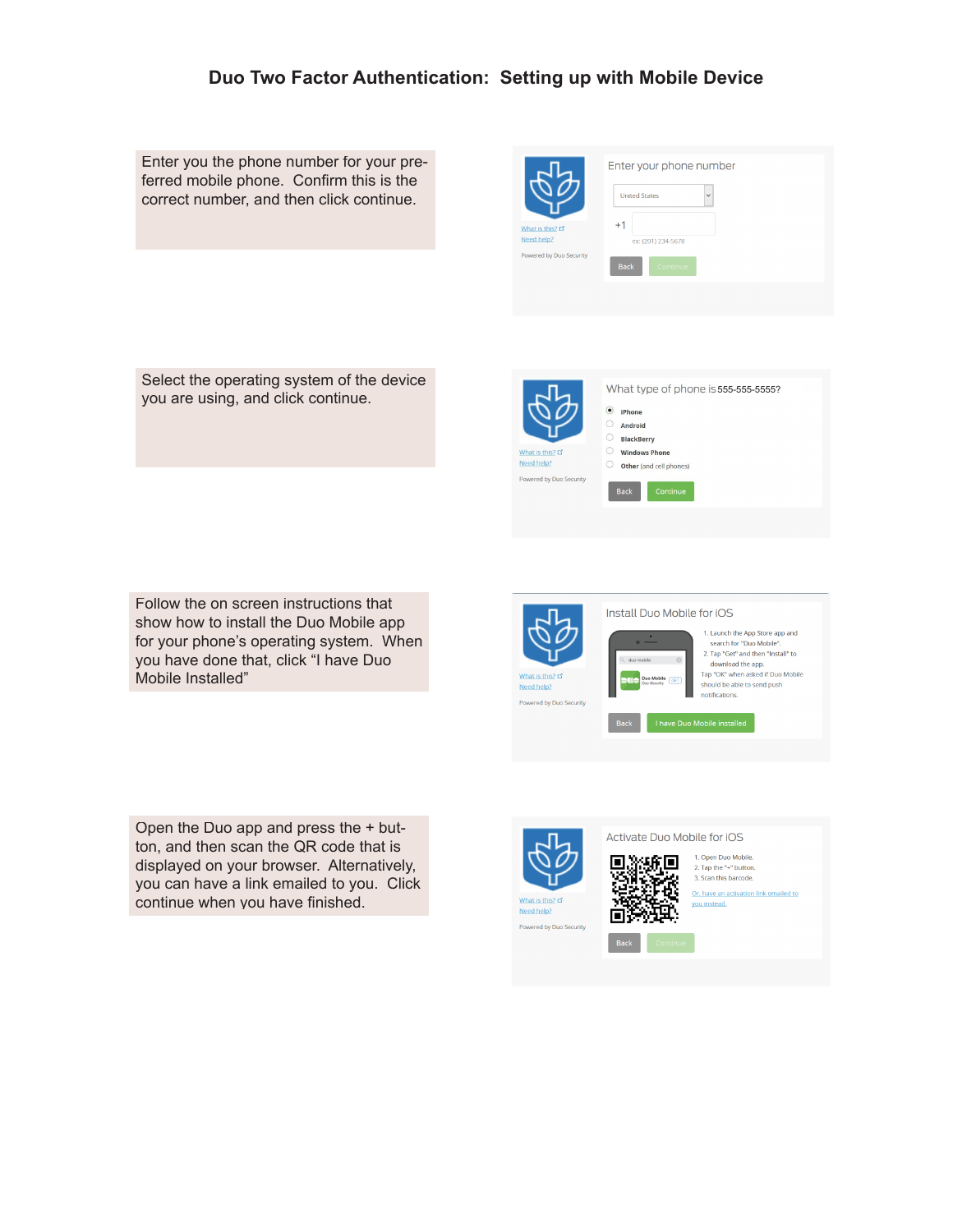If done correctly, the QR code on your web browser should have a green checkmark confirming your account is paired with Duo Mobile. Click Continue.

Activate Duo Mobile for iOS 1. Open Duo Mobile. n 怒痛回 2. Tap the "+" button. 3. Scan this barcode. Or, have an activation link emailed to you instead. Need help? lш ered by Duo Security

 $\overrightarrow{S}$  iOS 555-555-5555 JUST ADDED

My Settings & Devices

Add another device

Need help? Powered by Duo Security Default Device: iOS 555-555-5555

When I log in:  $A$ sk me to choose an authentication method  $\forall$ 

Confirm that the correct device is displayed under device options. Here you can also select "Add another device" to add another phone.

Click the "When I log in:" dropdown menu. Here you may select if you want Duo to automatically send you a duo push, or to call your device. Click "Continue to Login"

When finished, you will see the following authentication method. Your first log in and set up of Duo two-factor authentication is now complete.